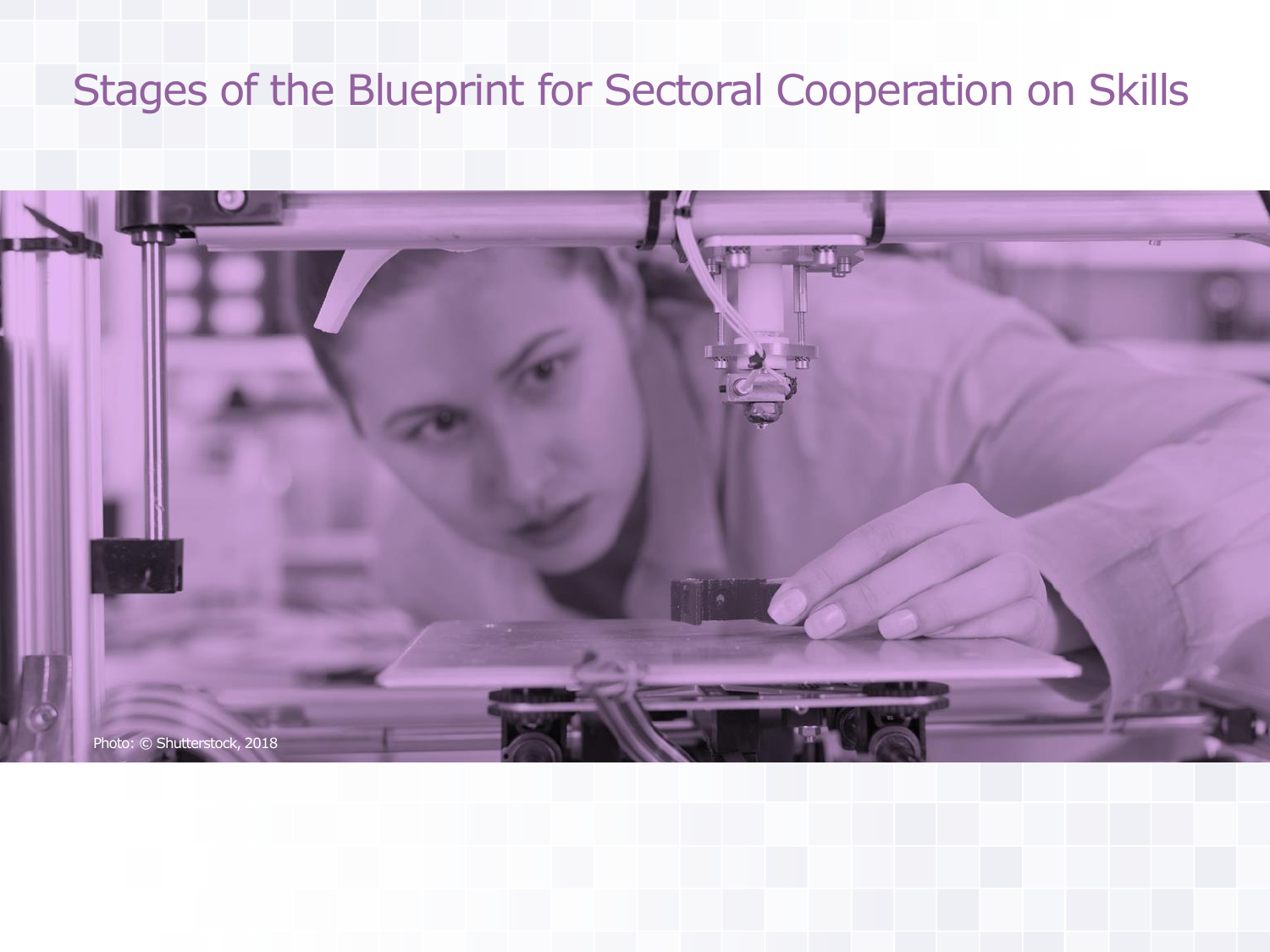## <span id="page-1-0"></span>Stages of the Blueprint for Sectoral Cooperation on **Skills**



#### **Success factors:**

- $\checkmark$  A healthy mix of business, industry, education & training providers, chambers, trade organisations
- $\checkmark$  Addresses skills shortages and unemployment
- $\checkmark$  Develops a sector skills strategy, concrete VET solutions, and a long term action plan
- $\checkmark$  Makes use of EU tools e.g. EQF, ESCO, Europass, ECVET, EQAVET

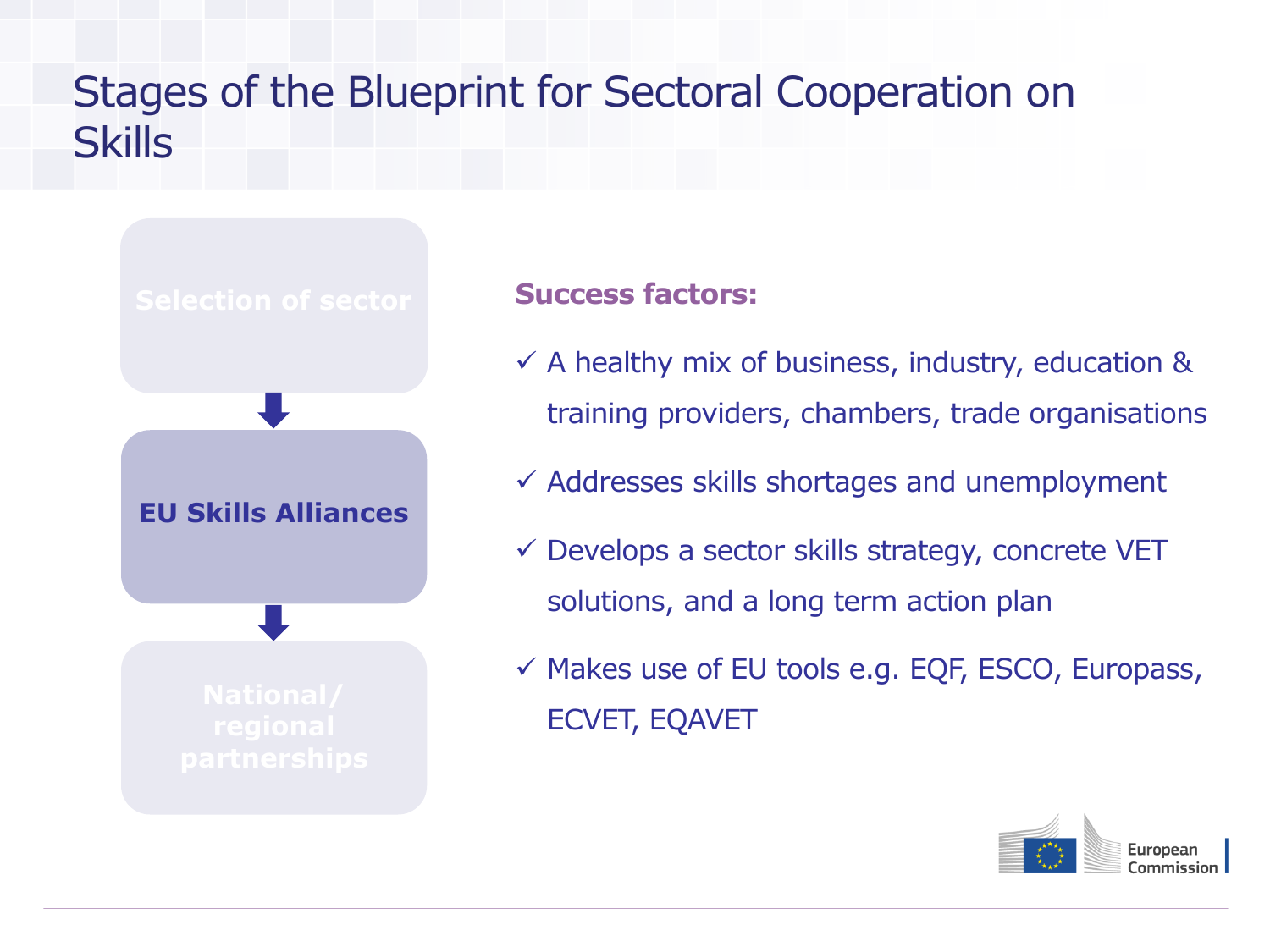## <span id="page-2-0"></span>Stages of the Blueprint for Sectoral Cooperation on **Skills**

# **National/ regional [partnerships](#page-2-0)**

#### **Success factors:**

- $\checkmark$  Strategies and actions have been adapted to the national or regional context
- $\checkmark$  The fields of business, education, training, research and public authorities are working in close partnership
- $\checkmark$  Promotion and dissemination feed back to EUlevel, national or regional policies, initiatives and intelligence tools